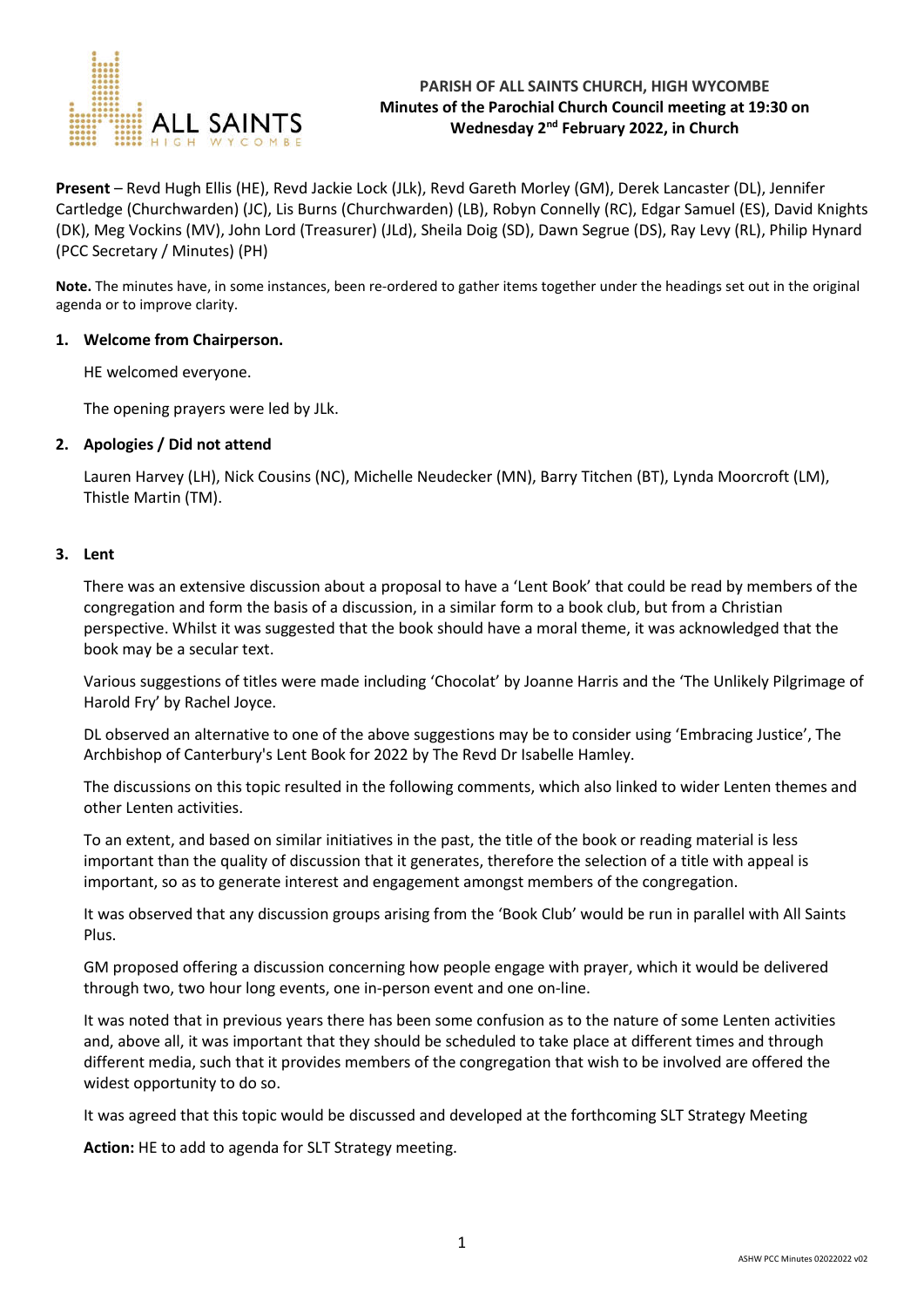## **Deanery Environmental Officer**

HE referred to a letter that had been circulated in advance of the meeting, from Mike Hill (Environmental Advocate for the Deanery), who has invited at least one person from each church within the Deanery to be a contact for environmental matters.

HE agreed to invite expressions of interest from amongst the congregation, unless anyone could recommend obvious candidates.

ES suggested Paul Meek and will contact him. Janet Pearson was also suggested and HE will discuss it with her. It was also suggested that some of the older children may be suitable and interested in taking this role, or supporting, it and RC was requested to consider whether there were any suitable.

It was also suggested that this role could be raised at the Lenten group events, to gauge whether there was anyone within these group who was interested in taking on this role.

PH was requested to ensure that the subject of environmental issues should be included on the agenda for each future PCC meeting.

#### **Actions:**

ES to contact Paul Meek to determine if he would be interested in taking on this role. RC to determine if any older children would be interested or suitable for taking on this role. HE to raise the topic with Janet Pearson and publicise it if no other candidates could be identified. PH to ensure that the topic is included within future PCC agendas.

#### **4. Discipleship Training Centre**

HE referred to a letter that had been circulated in advance of the meeting concerning requests from Charlotte Lawson, the new Discipleship Training Centre Leader, inviting applications from candidates aged 18-24 to join the DTC this year.

The PCC was invited to consider whether there were any potential candidates amongst members of the congregation. HE underlined that there was no assumption that candidates would ultimately go into ministry, although it may prove helpful to anyone who was considering this.

Charlotte Lawson is to be invited to attend the May PCC as there was some uncertainty about this role and what the objective are for anyone joining it.

The PCC was also invited to consider whether there were any projects that individuals within the DTC would be able to undertake if ASHW was to offer them a position within the Parish.

A note of concern was also expressed that as it is understood that the role would be an unpaid internship, whether the PCC was comfortable with the ethics of asking someone to fulfil this role on an unpaid basis.

It was agreed that this subject should be discussed at the forthcoming SLT Strategy meeting.

#### **Actions:**

HE to add to agenda for SLT Strategy meeting.

HE to determine whether Charlotte Lawson would be available to attend the next PCC and, if so; PH to ensure that the topic is included on the PCC agenda.

#### **5. Deanery Synod Report**

Whilst there was no formal report on the Deanery Synod, HE commended the book 'Living in Love and Faith' ('LL&F'), concerning Christian teaching and learning about identity, sexuality, relationships and marriage to the PCC and urged members to engage with it and provide feedback.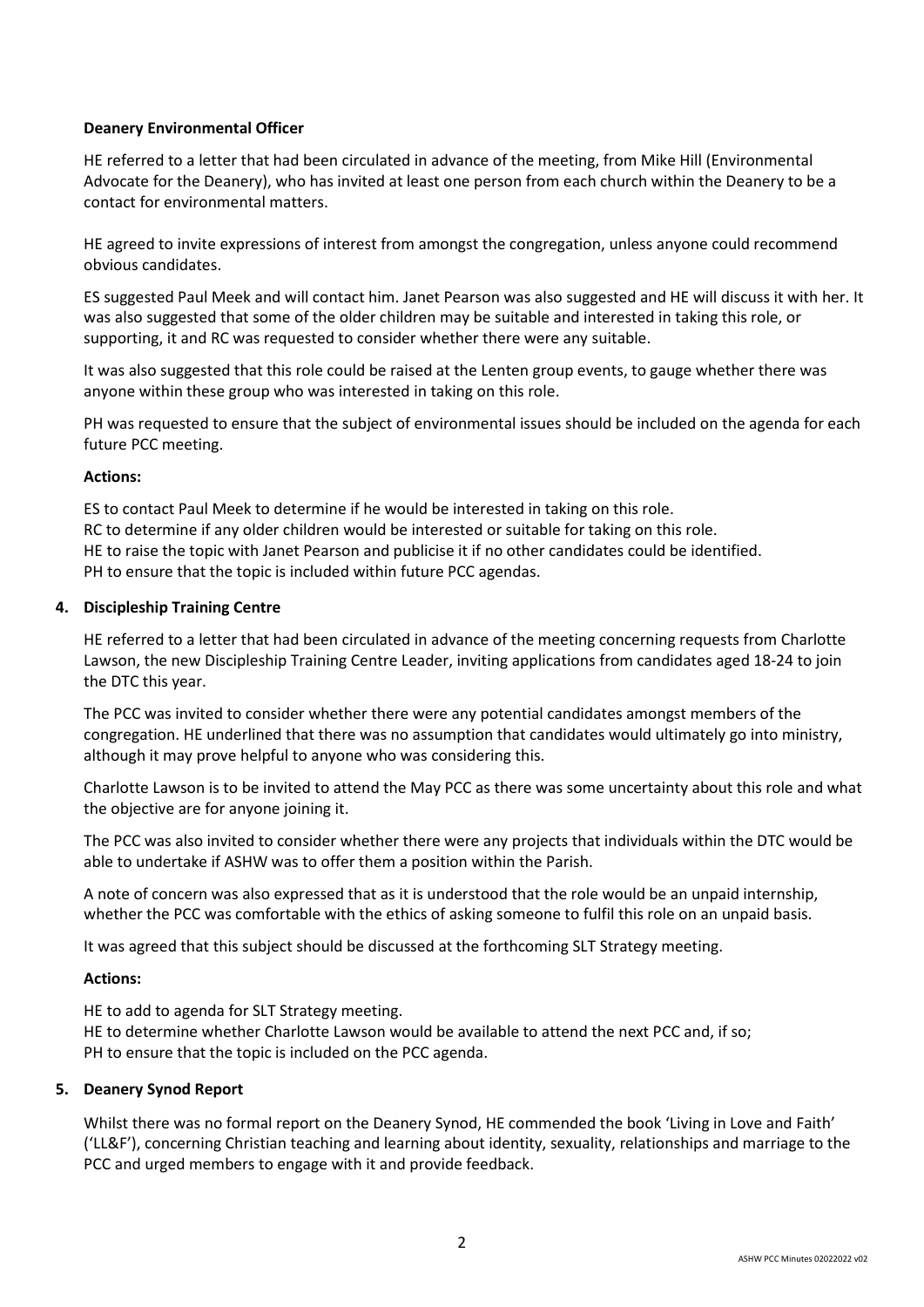DK suggested that we should offer an LL&F course, which normally runs over five weeks and it was agreed that this proposal would be discussed at the next SLT Strategy meeting, scheduled for Wednesday 16<sup>th</sup> February. It was also mooted that this could be offered in parallel to the other Lenten events.

One of the outcomes of such a course would be for All Saints to provide coherent feedback, as a group, resulting from discussion facilitated through the book and accompanying video, so reading the entire book is not though necessary. It was noted that the feedback is to be received by 30<sup>th</sup> April 2022.

DK was requested to set up a 'Taster' session, in order to determine the level of interest, possibly after the Sunday service with the possibility of lunch for the participants.

**Action:** Subject to the outcome of the SLT Strategy Meeting, DK to arrange an LL&F 'Taster' session.

## **6. Minutes of previous meeting**

The minutes of the PCC meetings held on the  $24^{TH}$  November 2021, that had been published in advance, were approved, without amendment and were signed by HE at the end of the meeting.

# **7. Matters arising**

**Churchyard Project Cost** - GM reported that the current estimated cost of delivering the Churchyard Project is approximately £250,000. GM also reported that:

- Discussions are continuing with Buckinghamshire, the Town Committee and sub-committee concerning possible support.
- As the life of the project will extend beyond the end of GM's curacy, consideration needs to be given as to who would assume responsibility for the project after his departure.

**Deanery Plan** – PH reported that he understood there was no additional information than had been circulated previously.

**Tech Support** – Whilst a volunteer has come forward to provide Tech Support, there is a continuing requirement, as well as a requirement for additional Zoom hosts.

#### **8. Team reports**

There were no specific comments or questions raised on the following reports, which had been published in advance:

- Stewardship & Finance
- Building & Fabric
- Children Youth and Families
- Communications

However, they gave rise to the following observations:

- **•** Stewardship & Finance
	- o JLD noted that whilst the budget and cash positions to 31<sup>st</sup> December 2022 were still draft, the current position is a £17,084 deficit for the year. DL went on to observe that:
		- There had been no increases in relation to regular giving
		- There is an urgent need for fundraising initiatives and a strategy to address the deficit
		- **There will be an increasing requirement for funds for fabric and project work.**
	- o JLd went on to propose that we need to integrate fundraising with our mission and engagement and specifically how we attract new members of our congregation.
	- $\circ$  SD posed a question as to whether there is a missed opportunity of engaging with visitors at the end of services and questioned how we may be able to do this more effectively.
	- o RL questioned whether the Queen's Platinum Jubilee may provide a solid platform to raise our profile and attract new sources of funding?
- **Communications**
	- $\circ$  LB drew the PCCs attention to the new website and specifically the need for some additional, high quality images, some of which it was acknowledged may need to be 'staged'.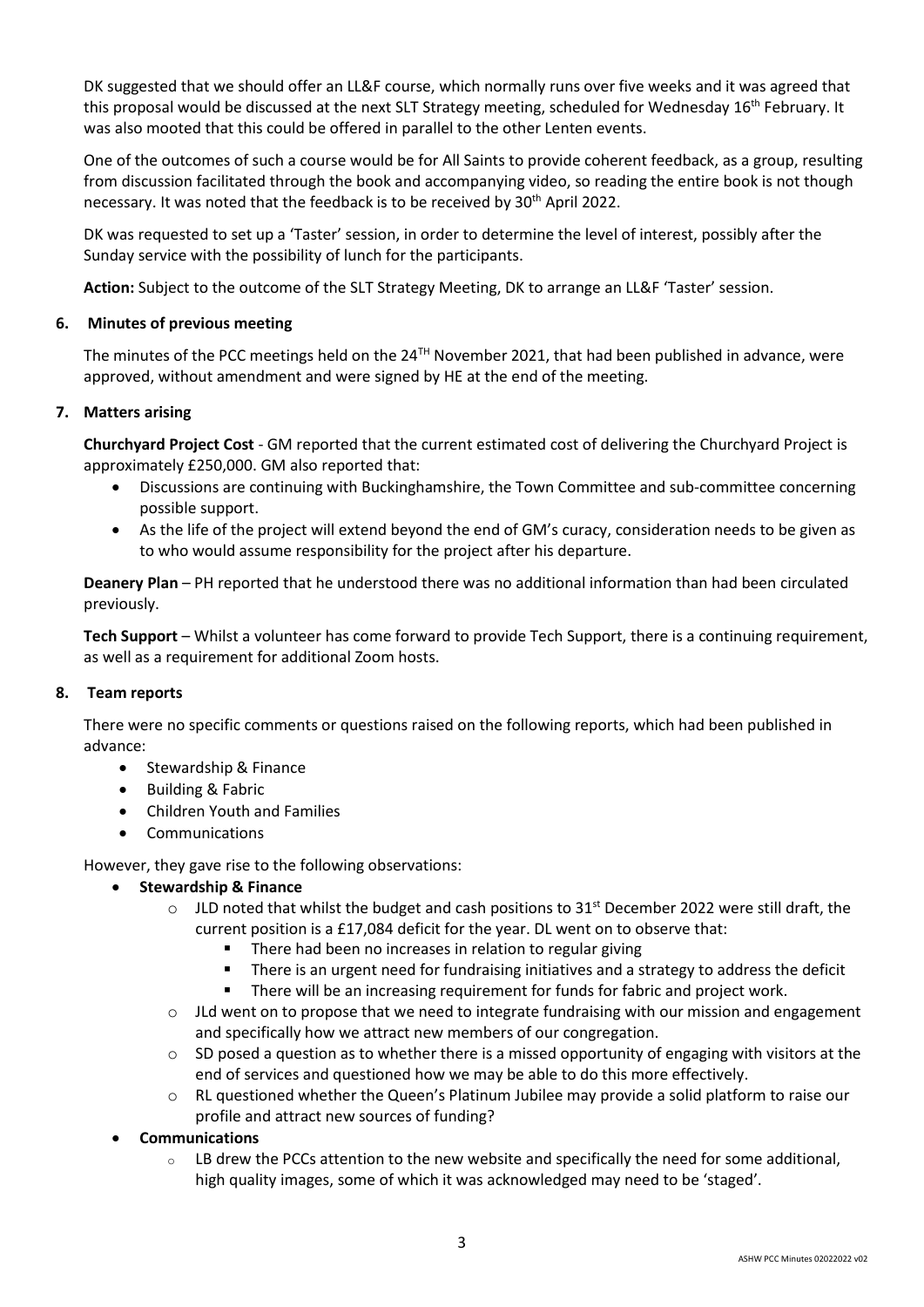# **Worship and Liturgy**

 $\circ$  DL provided a verbal report concerning the Director of Music and specifically around Liam's forthcoming departure and the way in which we may wish to 'shape' this role in the future. A draft document has been prepared upon which feedback has already been received from Liam and Philip and it is now being considered by the members of the Choir. When these have all been received and consolidated it will be circulated to the wider PCC for consideration.

There were no reports on Mission & Evangelism or Pastoral matters, and no comments or questions were raised in relation to these.

## **9. Team Rector's Report**

There were no comments or questions on the Team Rector's Report that had been published in advance.

## **10. Churchwardens' Report**

JC presented a report, which had been published in advance, focused on two key topics:

- A proposal for expenditure on a series of fabric related projects, totalling £18,710, was approved unanimously, including the proposed source of (existing) funding.
- An update on the activities team including:
	- $\circ$  the increase in Steve Linger's hours to cover additional responsibilities and his agreement to provide one month's notice when he leaves to go travelling, which was initially a week and his contract will roll forward on a monthly basis.
	- o Steve is using his previous hospitality management experience and reflecting on lessons learned while collaborating with schools over the Christmas period to develop policies for events and is also writing up Standard Operating Procedures for the café.
	- $\circ$  A review of the team roles and responsibilities and reconsidering whether the role should be one or two positions in the future with the second position to provide cover in the event of absence and more flexibility for covering evening/weekend events.
	- $\circ$  Consideration of moving away from the term "activities" and instead split the work into Hospitality/Operations and Facilities with two equal positions instead of a team leader and assistant.
	- $\circ$  The intention to defer recruitment until we decide how to move forward with the sound and light project etc. whilst ensuring that roles are finalised prior to Steve's departure.

All of which was noted, without comment

#### **11. Oakley Hall Management Committee**

There were no comments or questions on the report that had been published in advance.

# **12. Safeguarding**

JLk presented a verbal report on Safeguarding and made the following remarks:

- A meeting took place on the 13<sup>th</sup> January, which included a regular review of safeguarding issues and an update of the DBS records.
- The next safeguarding review will take place on  $10^{th}$  February.
- The completion of the Diocesan 'Dashboard' is being pursued.

# **13. Arrangements / Timetable for Preparations for APCM**

The date for the Parish Meeting, the Annual Parochial Church Meeting and the associated Parochial Church Council meetings was unanimously agreed as 8th May 2022.